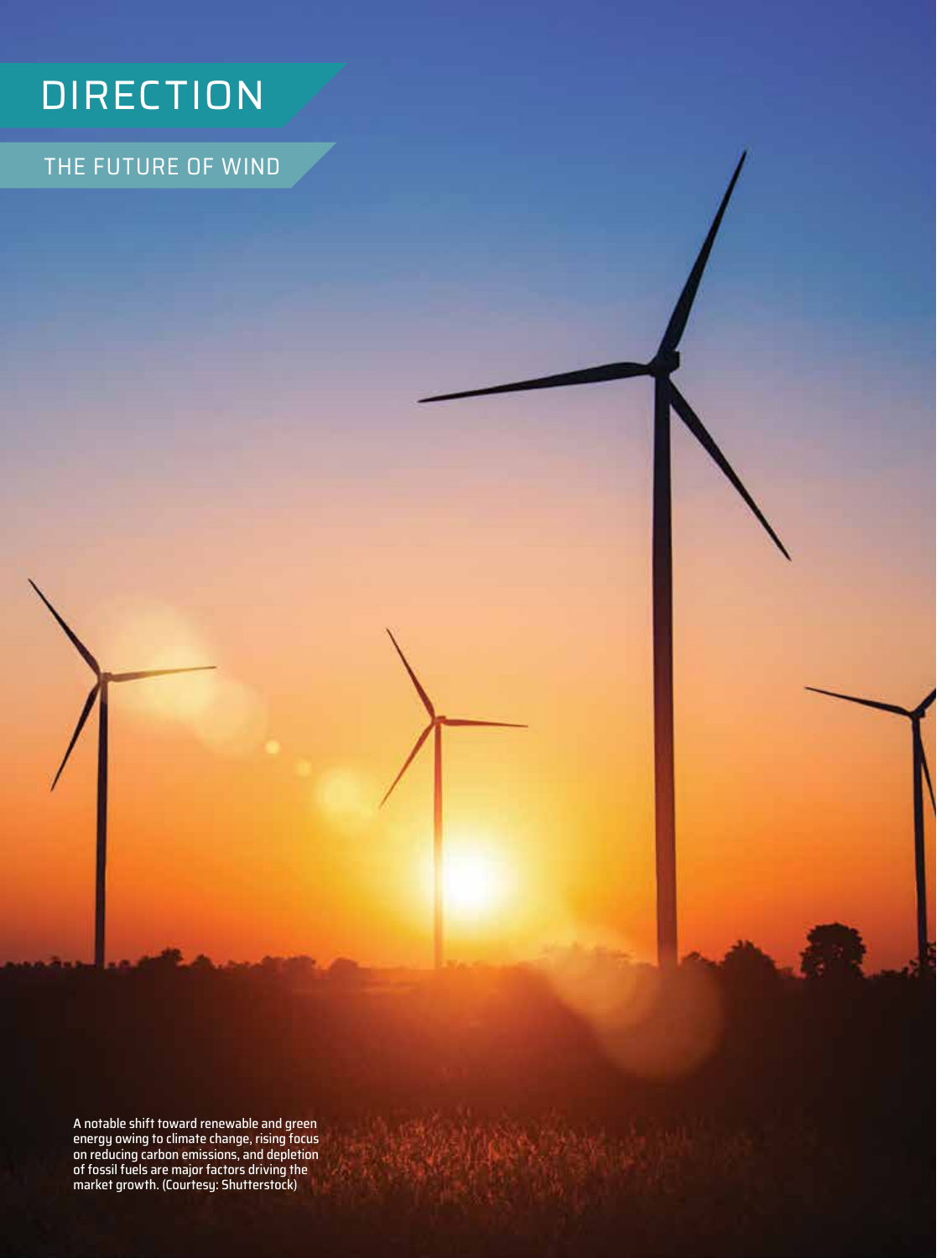## Report: Offshore wind market to grow by 17.7% annually

Global offshore wind power will grow at a rate of 17.7 percent each year from 2021 to 2027, accumulating \$52.94 billion by the end of 2027, according to Market Study Report.

The report provides a work plan for stakeholders for 2021 to 2027, with predictions for size, shares, and growth patterns.

The document also offers analysis of the sub-markets, including type, application range, and geographical landscape, thus uncovering the major avenues for investment in the coming years.

A notable shift toward renewable and green energy owing to climate change, rising focus on reducing carbon emissions, and depletion of fossil fuels are major factors driving the market growth.

Introduction of advanced technologies and energy-efficient solutions, along with prominent companies undertaking initiatives to reduce their carbon footprint and contribute to a greener planet and sustainability, are adding to the overall market size.

On the downside, high capital costs and various issues related with operations, transportation, maintenance, and logistics are likely to impede the industry progress over the projected timeline.

The report's geographical analysis of the worldwide offshore wind-power industry extends to Asia Pacific, Europe, Middle East and Africa, North America, and Latin America.

The Germany market holds a 57 percent share, while Denmark accounts for a 12 percent market share.

The offshore wind energy market will witness substantial growth over the forecast timeframe owing to the growing demand for clean energy and increasing focus on reducing carbon emissions and promoting environmental conservation.

BOEM, NOAA to collaborate on offshore goals

The Bureau of Ocean Energy Management (BOEM) and the National Oceanic and Atmospheric Administration (NOAA) signed an interagency memorandum in support of the Biden-Harris administration's offshore wind energy goals to advance wind energy responsibly while protecting biodiversity and promoting cooperative ocean use.

The administration set a goal of increasing the nation's offshore wind-energy capacity. This new agreement underscores BOEM's and NOAA's commitment to responsibly deploy 30 GW of wind energy production capacity in federal waters by 2030. The memorandum will help leverage the responsibilities, expertise, and relationships of both BOEM and NOAA in support of the goal by outlining areas of cooperation and creating a framework to develop future, more detailed agreements related to specific program areas.

"We are already seeing the impacts of climate change on communities across the country and the ocean resources that we manage," said BOEM Director Amanda Lefton. "Now is the

time to act. Working together, we will further advance offshore wind, which can play a critical role in meeting our country's energy needs while combating climate change and creating new family-supporting jobs."

"This agreement and the collaboration between BOEM and NOAA show that fighting climate change and responsible resource management go hand-in-hand," Lefton said.

"This agreement is powerful and timely as we face climate change head on," said NOAA administrator Rick Spinrad, Ph.D. "It will help ensure coordination, collaboration, and alignment by NOAA and BOEM at key decision points in support of the Administration's offshore wind energy goal."

 "It will also provide specific pathways for NOAA data and services while protecting our ecosystems and marine resources," Spinrad said.

**MORE INFO** [www.boem.gov](http://www.boem.gov)

## NewHydrogen reports progress on reducing green hydrogen cost

NewHydrogen, Inc. a developer of green hydrogen technologies, report-



The new agreement underscores BOEM's and NOAA's commitment to responsibly deploy 30 GW of wind energy production capacity in federal waters by 2030. (Courtesy: BOEM)

**MORE INFO** [www.marketstudyreport.com](http://www.marketstudyreport.com)